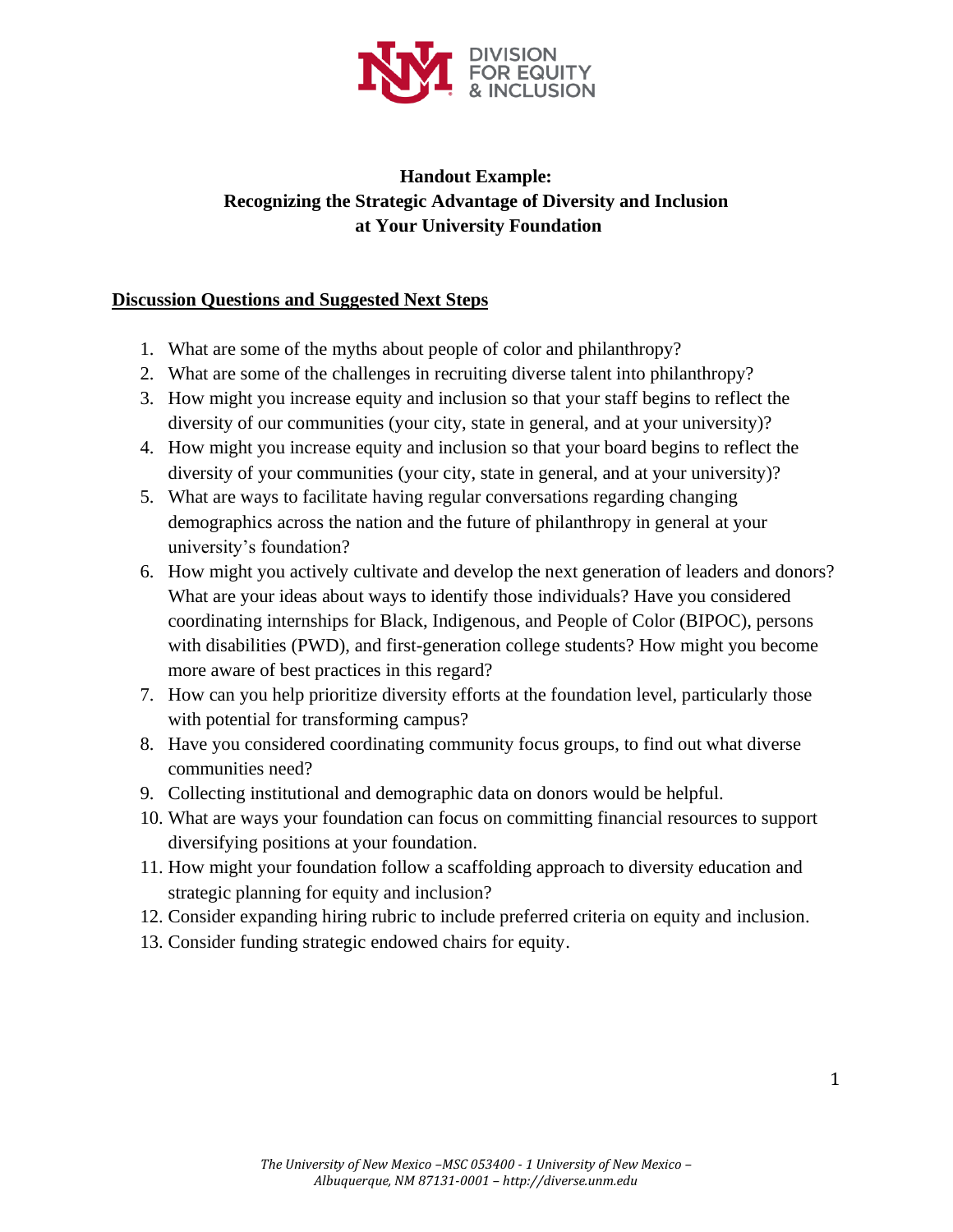

# **Recommended Activity**

Bias is the process by which "mental associations that are so well-established as to operate without awareness, or without intention, or without control" (Project Implicit, Harvard University). The Harvard **Implicit Association Test** (IAT) measures such associations. The IAT may be especially interesting if it shows that you have an **implicit** attitude of which you were unaware.

A variety of tests are available, including those focused on implicit associations relating to Asian Americans, U.S. Presidents, Weight, Sexuality, Disability, Race, Weapons, Gender-Science; Skin-tone, Religion, Gender-Career; Arab-Muslim communities, Native Americans, Age, and Transgender communities.

Take the test here:<https://implicit.harvard.edu/implicit/takeatest.html>

## **Recommended Readings**

- 1) Hendricks, M. A. (1998). Why diversity matters. *New Directions for Philanthropic Fundraising*, *1998*(19), 115–126. https://doi-org.libproxy.unm.edu/10.1002/pf.1907
- 2) Littles, M., Littles, M., Nembhard, J., Nembhard, J., Holly, D., Holly, D., . . . Gilmer, M. (2018, September 17). The Nonprofit Racial Leadership Gap: Flipping the Lens. Retrieved October 23, 2020, from [https://nonprofitquarterly.org/nonprofit-racial](https://nonprofitquarterly.org/nonprofit-racial-leadership-gap-flipping-lens/)[leadership-gap-flipping-lens/](https://nonprofitquarterly.org/nonprofit-racial-leadership-gap-flipping-lens/)
- 3) Race to Lead Revisited: Obstacles and Opportunities in Addressing the Nonprofit Racial Leadership Gap. (2020, July 15). Retrieved October 23, 2020, from <https://buildingmovement.org/reports/race-to-lead-revisited-national-report/> (Note: The Race to Lead Revisited: Obstacles and Opportunities in Addressing the Nonprofit Racial Leadership Gap project was nationwide initiative and data specific to your area may be available.)
- 4) The Nonprofit Racial Leadership Gap in New Mexico: A Race to Lead Brief. (2020, October 01). Retrieved October 27, 2020, from [https://buildingmovement.org/reports/the](https://buildingmovement.org/reports/the-nonprofit-racial-leadership-gap-in-new-mexico-a-race-to-lead-brief/)[nonprofit-racial-leadership-gap-in-new-mexico-a-race-to-lead-brief/](https://buildingmovement.org/reports/the-nonprofit-racial-leadership-gap-in-new-mexico-a-race-to-lead-brief/)
- 5) Wagner, L. (2016). *Diversity and Philanthropy: Expanding the Circle of Giving.* Santa Barbara, CA: ABC-CLIO.